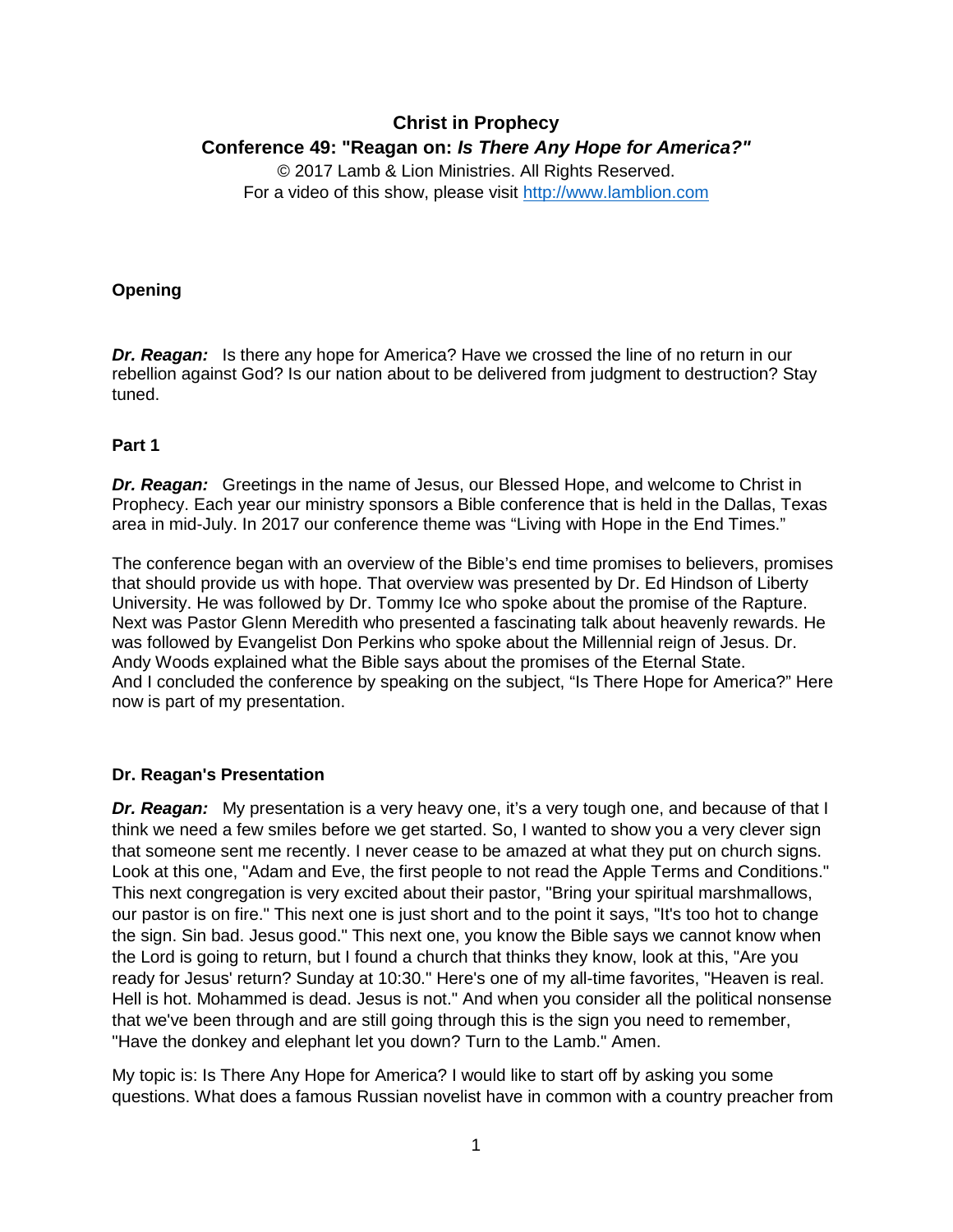Tupelo, Mississippi? What does a Messianic Jewish woman from Minneapolis have in common with a Canadian pastor of a Chicago church? What does a Pentecostal New York preacher have in common with a member of the White House Press Corp from Arizona? What does a Messianic Jewish Rabbi from New Jersey have in common with an eccentric Pennsylvania theologian who made his home in Switzerland? Well the answer is astounding. All of these people and others are anointed by God to present prophetic messages to our nation. And to understand their messages and to understand the need for their messages we must begin this presentation by considering the religious movement they were raised up to speak against; and that movement is called Humanism. It sounds so harmless. In fact it conjures up images of humanitarianism; an image of people devoted to helping the poor and down trodden in our society.

But Humanism is anything but harmless. It is the religion of Satan, and it has been since the beginning of history. In the Garden of Eden when Satan told Eve that she could be like God. It is characterized by a rejection of God, and in favor of a belief in mankind. A belief in the perfectibility of mankind, and in our unlimited potential to solve our own problems. Faith is condemned. Reason is exalted. God is considered to be an irrelevant myth that has been used by religion to enslave mankind. Absolute truth is rejected in favor of ethics that are based solely upon man's needs, in other words situational ethics. The ultimate goal of life is considered to be the realization of human personality. Life beyond death is thought of to be absolute, total nonsense.

As I said this philosophical religion has been around in various forms since the beginning of time. But it began to crystalize as a significant movement in this country in 1933 when a group of American Humanists produced what was called, "The First Humanist Manifesto." This manifesto began with the assertion that the universe is self-existing and not created. The second principle was an affirmation of evolution. The third principle was the denial of absolute truth. It also rejected all aspects of the supernatural. And the declaration ended with a proclamation that the only hope for mankind was to rely on reason as opposed to sentimental and unreal hopes, and wishful thinking.

Forty years later in 1973 a second "Humanist Manifesto" was issued, and the authors made is perfectly clear that their number one target was Christianity. Here's how it began, "As in 1933 Humanist still believe that traditional Theism especially faith in the prayer hearing God, assumed to live, and care for persons to hear and understand their prayers, and to be able to do something about them is an unproved, and outmoded faith. Salvationism based on mere affirmation still appears as harmful, diverting people with false hopes of Heaven hereafter. Reasonable minds look to other means for survival." This manifesto proceeded to condemn fake theologies of hope, and Messianic ideologies. The manifesto declared that a belief in the supernatural is meaningless and irrelevant. Their belief in man was summed up in one sentence, "As non-theists we begin with humans, not God, nature not deity." And once again the manifesto declared that reason is the only hope for mankind.

This manifesto then specifically attacked the Christian concept of eternal life. It said, "Promises of immortal salvation, or fear of eternal damnation are both illusory and harmful. They distract humans from present concerns, from self-actualization, and from rectifying social injustices, there is no credible evidence that life survives the death of the body." The manifesto also attacked Christianity for its view of human sexuality, condemning orthodox religion for unduly repressing sexual activity. The second manifesto even attacked the sanctity of life by calling for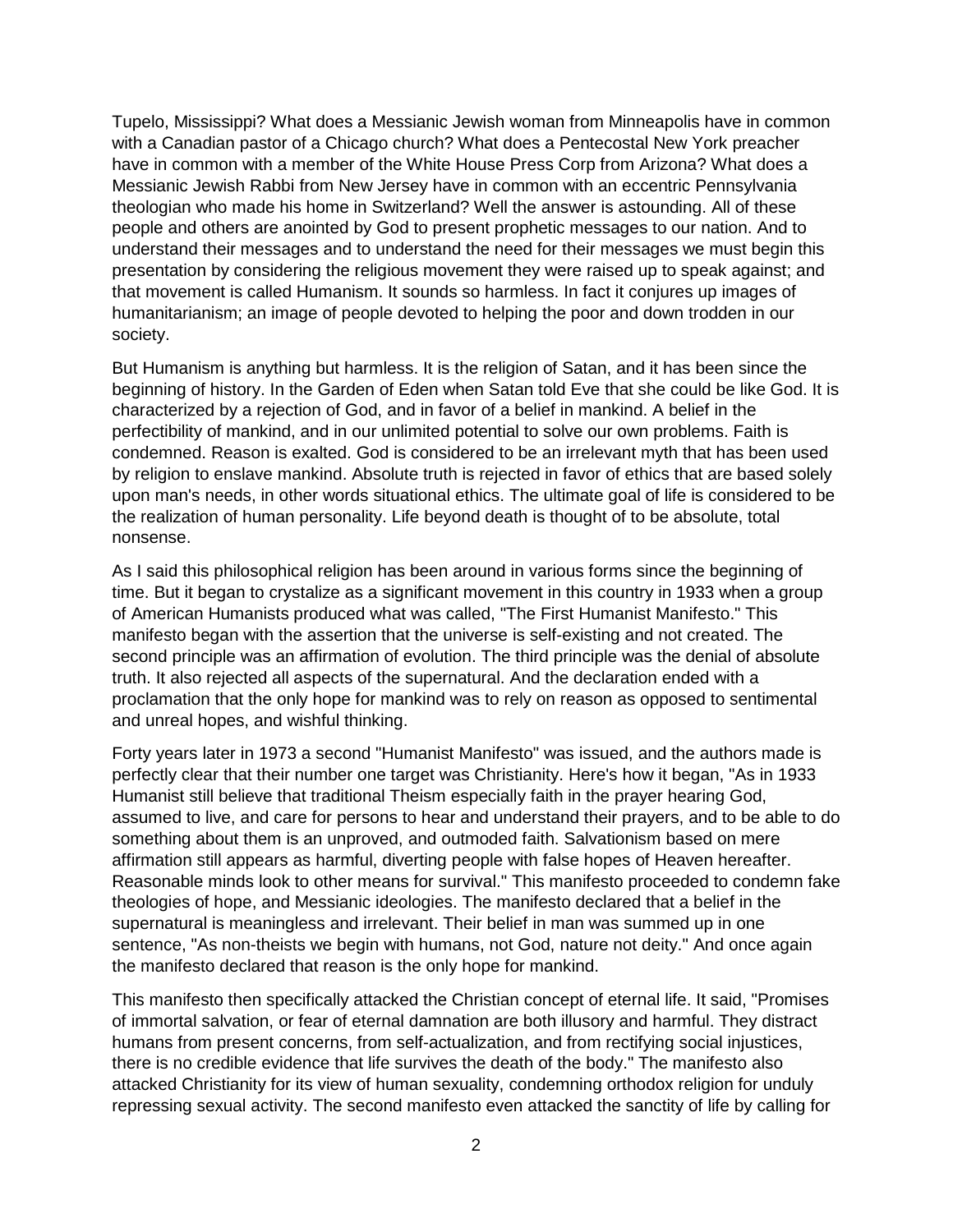a full range of civil liberties including abortion, euthanasia, and the right to suicide. Finally venturing into the world of international politics the manifesto condemned nationalism, and called for the building of a world government.

One of humanisms most significant spokesman in America today is a man by the name of John Dunphy, he owns a second hand bookstore in Alton, IL; this man is very, very eloquent. Well in 1983 he won a Humanist essay contest with an article that has since come to be recognized as the cornerstone of the Humanist Movement. Here's an excerpt from it, "I am convinced that the battle for humankind's future must be waged and won in the public school classroom, by teachers who correctly perceive their role as the proselytizers of a new faith. A religion of humanity that recognizes the spark of what theologians call divinity in every human being. There in the classroom teachers must embody the same selfless dedication of the most rabid fundamentalist preacher, for they will be ministers of another sort, utilizing a classroom instead of a pulpit to convey humanist values in whatever subject they teach, regardless of the educational level; pre-school, daycare, or large state university. The classroom must, and will become an arena of conflict between the old and the new, the rotting corpse of Christianity together with all its adjacent evils and misery, and the new faith of Humanism r*e*splendent in its promise of world in which the never realized Christian ideal of love thy neighbor will finally be achieved." I--let me just say, that again after that and that really shook a lot of people in 2006 he wrote another attack specifically on Christianity and Judeo Christian values. And here is what he said, "I don't care to live in a nation in which Genesis will someday be uniformly taught as Creation Science, abortion is criminalized, little girls are socialized for careers as housekeepers and baby machines, and homosexuality is stigmatized as a perversion and mental illness. I don't want an America in which the cross replaces the flag as the national symbol, and the Bible becomes the law of the land." This is the enemy. This is the enemy that is winning the culture war in the United States of America.

Ever since the 1960's this nation has been embroiled in a culture war that has been spearheaded by the advocates of Humanism, and that is a war against Judeo Christian values. It's a war that we have lost. One of Christendom's most outstanding Church historians is Jim Garlow pastor of the Skyline Church in Mesa, California. In 2010 at the National Religious Broadcasters convention he presented a startling, and sobering analysis of the relationship between Bible believing Christians and American society. Here's a summary. He said from 1606-1833, a period of 236 years, Bible believing Christians were the establishment of the United States of America. From 1833-1918, a period of 85 years, they were the predominant force. From 1918-1968, 50 years, they were the subdominant force. Notice how things begin to accelerate. From 1968-1988, they had become a sub-culture, a period of 20 years. From 1988- 1998, 10 years, they had become a counter culture. From 1998-2008, Bible believing Christians had become an antithetical culture; which is a culture in full opposition to the predominant values of the culture. And finally from since 2008 Bible believing Christians have become a persecuted culture in the United States of America. This analysis clearly reveals that Christians have lost the culture war. That Christianity in America is in rapid retreat, and Humanism is in the ascendency. And all of this is in fulfillment of prophecies which state that in the end times, right before the return of Jesus society will become as evil as it was in the days of Noah. And if you go to Genesis chapter 6 and look at what it says about the Days of Noah you will see that there two characteristics of that society; immorality and violence. And everywhere we look at America today, and around the world we see societies descending into the chaos of immorality and violence.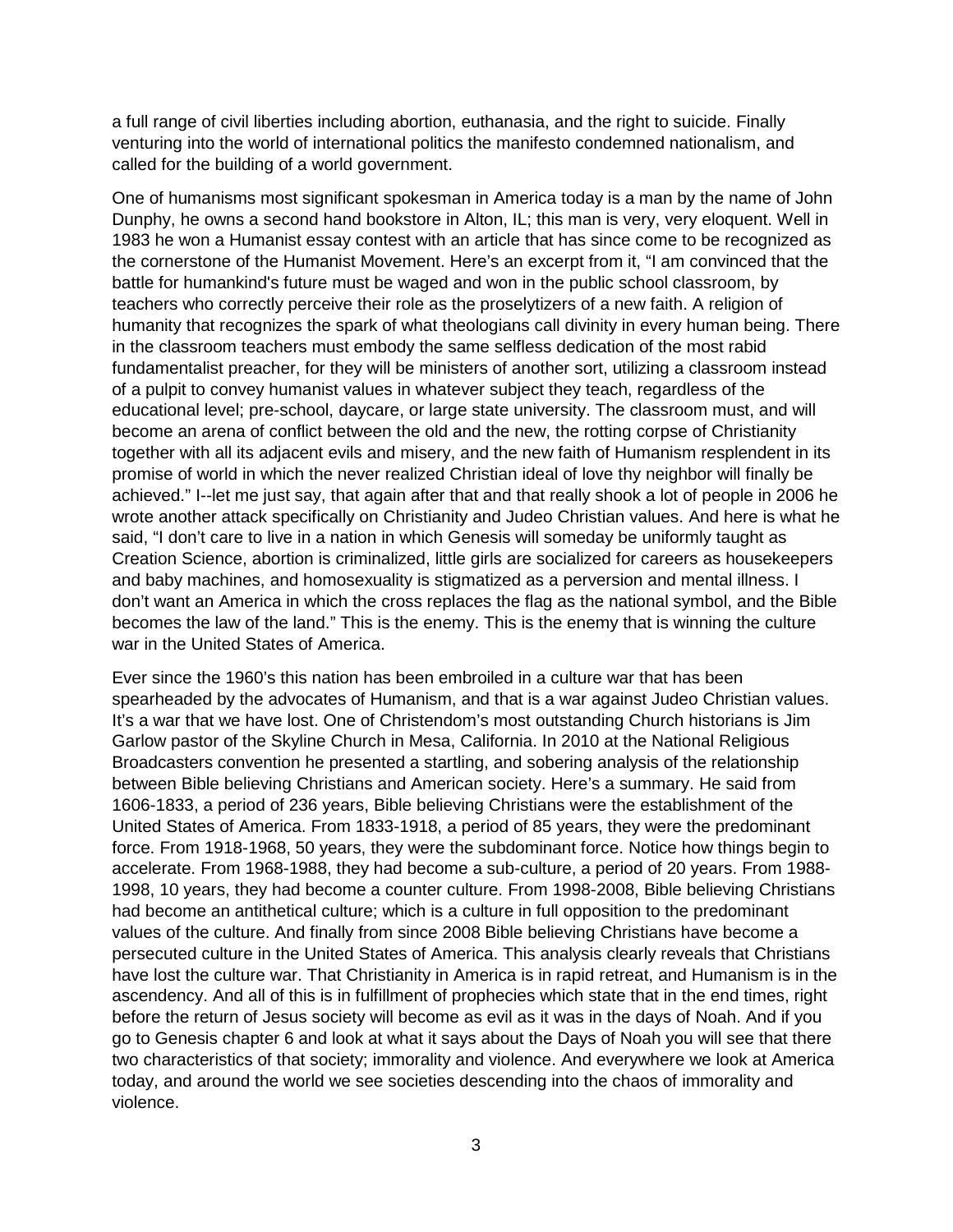The Apostle Paul painted the same dismal picture of end time society in his famous prophecy recorded in 2 Timothy chapter 3, where he said, "Realize this that in the last days," the days we're in, "difficult times will come. For men will be lovers of self, lovers of money, boastful, arrogant, revilers, disobedient to parents, ungrateful, unholy, unloving, irreconcilable, malicious gossips, without self-control, brutal, haters of good, treacherous, reckless, conceited, lovers of pleasure rather than lovers of God, holding to a form of godliness although they have denied its power." Notice that in this passage it's told that in the end times, the times in which we're living, men will come to love three things. First they will love self, that is the religion of the end times, not only here but around the world, and that is the religion of Humanism, the exaltation of man, the belief in man. It says they will love money that is the god of the end times. Anytime Humanism is your religion, your god will be money that is Materialism. And then there is a third one that goes hand-in-hand, when Humanism is your religion, and money is your god, let me tell you you're lifestyle will be Hedonism, a style of immorality beyond anything we can possibly imagine, because it is only going to get worse. But God cannot be mocked. And whenever you have Humanism as the religion, Materialism as the god, Hedonism as the lifestyle, the payoff is always Nihilism which is a \$64 philosophical word for despair. And that is the reason that American society, and societies all over the world today are literally wallowing in despair is because people have committed their lives to Humanism and all the things that go with it. We see a nation in despair, we see a world in despair.

The Bible teaches that societies committed to Humanism, Materialism and Hedonism are candidates for the wrath of God. Consider these words from Romans chapter 1, "The wrath of God is revealed from heaven against all ungodliness, and unrighteousness, for even though they knew God they did not honor Him as God, or give thanks. But they became futile in their speculations, and their foolish heart was darkened. Professing to be wise they became fools, and they exchanged the glory of the incorruptible God for an image in the form of corruptible man." In other words instead of worshipping God, they worship man, that is Humanism.

The Bible also teaches that God never pours our His wrath without warning. I want you to consider two of the saddest verses in the Bible written about the nation of Judah after its destruction by the Babylonians. Look at this, 2 Chronicles 36, "The Lord, the God of their fathers," speaking of Judah, "Lord, the God of their fathers, sent word to them again, and again, by his messengers because He had compassion on His people and on His dwelling place." Speaking of the Temple. "But they continually mocked the messengers of God, they despised His Word, they scoffed at His prophets until the wrath of God rose against His people, until there was no remedy." God sent the prophetic voices, He sent the remedial judgments. He always warns before He pours out His wrath. You can almost hear the Lord weeping when you read those two passages of His destruction of the beloved nation of Judah.

My friends like Judah, America is a nation that has been greatly blessed by God. Like Judah America has turned its heart against the very One who has blessed us so mightily. And as was the case with Judah God has sent both prophetic voices, and remedial judgments to call this nation to repentance. Unfortunately like Judah we have turned a deaf ear, and we have responded like Judah in another way. When Jeremiah called the people to repentance do you know how they responded? They always responded in the same way, they'd yell back at him, "The Temple! The Temple! The Temple!" You know what that meant? Jeremiah, you are a false prophet when you say God is going to destroy our nation if we don't repent, because He will never touch the Temple. He will never allow anyone to touch the Temple. We have a protection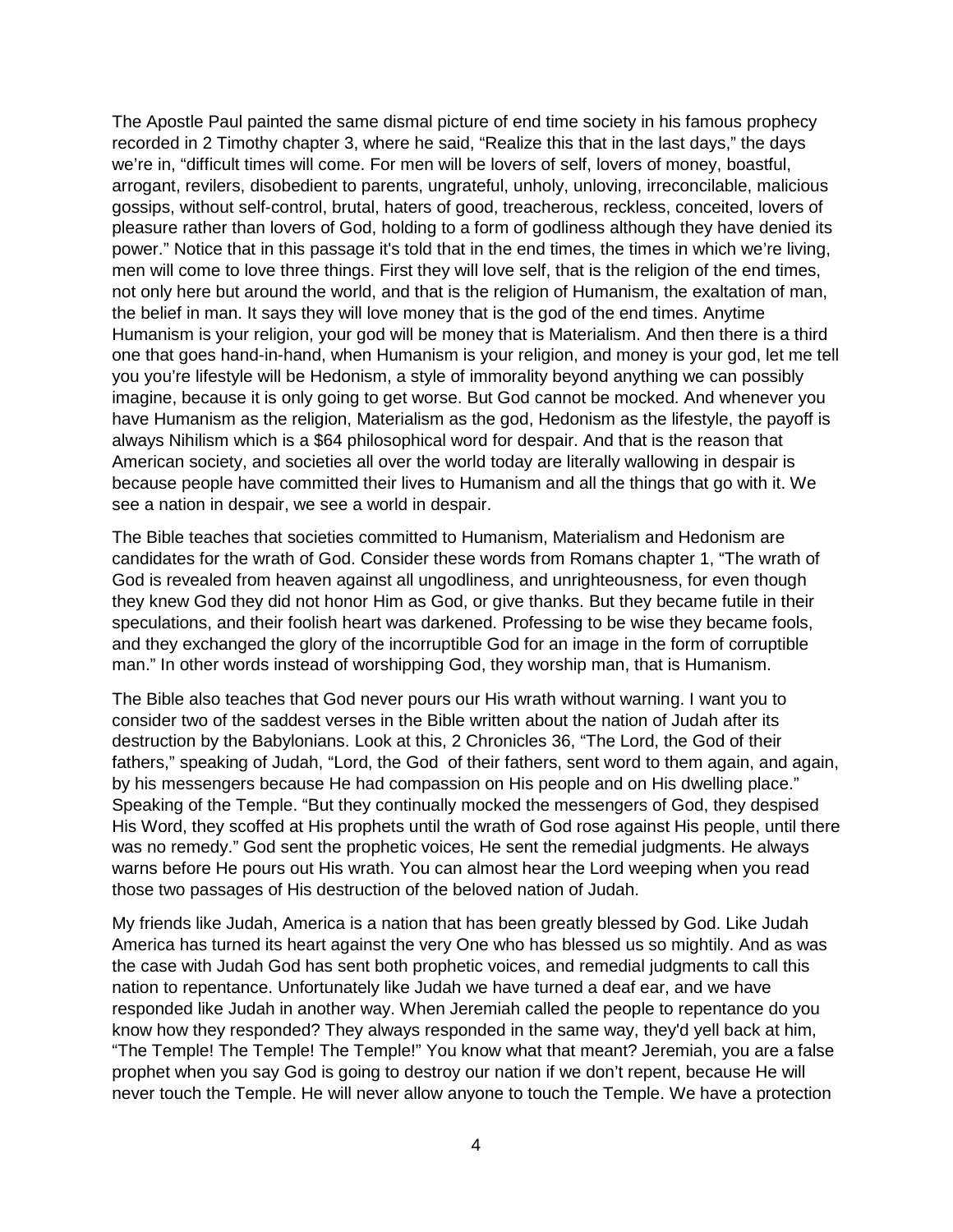because the Shekinah Glory of God dwells in our Temple. But God allowed the Babylonians to touch that Temple and do more than that, He allowed them to totally destroy it. And in like manner today many American's are responding to the dire warning of prophetic voices with the patriotic chant of, "America! America! America!" It's as if we think God is sitting on His throne draped in an American flag.

## **Part 2**

*Dr. Reagan:* At that point in my presentation, I began to present a survey of the prophetic voices God has raised up to point out the sins of our nation and call us to repentance. I began with four voices from the past: First, Pastor Peter Marshall who in 1944 called for God to send a prophet to warn our nation against its embracement of Humanism and Materialism. God responded to that call 30 years later in 1974 when He gave Pastor Dave Wilkerson a vision of the judgment that awaits our nation. At the same time, He anointed Frances Schaeffer to speak out against Humanism and Materialism and the increasing apostasy in the Church. The decade of the 70's ended with the fourth voice from the past, Aleksandr Solzhenitsyn who proclaimed that America was on the same path that led to the destruction of Russia, all because we, like the Russians, had forgotten God. I then turned to the current nine prophetic voices that God has raised up who are active on the scene today. The first being Donald Wildmon of the American Family Association in Tupelo, Mississippi. Followed by Pastor Erwin Lutzer of the Moody Church in Chicago. Pastor David Jeremiah of the Shadow Mountain Community Church in El Cajon, California. White House correspondent Bill Koenig in Washington, DC. Jan Markell of Olive Tree Ministries in Minneapolis, Minnesota. Dr. Albert Mohler, Jr., president of Southern Baptist Theological Seminary in Louisville, Kentucky. Evangelist Franklin Graham from North Carolina. Pastor Robert Jeffress of First Baptist Church in Dallas, Texas. And Messianic Rabbi Jonathan Cahn from New Jersey. I then turned to the conclusion of my remarks about hope for America.

#### **Dr. Reagan's Presentation**

**Dr. Reagan:** I wish I could conclude by ensuring you that there is hope for our nation, but I cannot. I believe the man who promised hope has robbed us of it. Some have pointed to the fact that our nation has experienced great spiritual revivals in the past when we had gone cold in the Lord. But folks, let make a point to you that is very important: this is no longer the case in America, we have not just grown cold in the Lord. We have turned our back on God and His Word to the point that we are a nation in all out rebellion against God, shaking our fist at Him and telling Him that we will do as we damn well please. That is the attitude of America today. God in His grace and mercy has given us a brief respite through the election of Donald Trump, but it is respite only in the sense that our headlong dash into self-destruction will be delayed for a while, but it will not be turned around. I can prove that easily with three facts; three brutal facts that we have to face up. Just consider that after eight years of the most ungodly administration in American history President Obama left office with a 60% approval rating. After eight years of the most ungodly administration in American history Hillary Clinton his designated heir received 3 million more votes than Trump did. And our nation's future, the Millennials after 18-29 supported out and out a Socialist, and when he didn't get the nomination they supported Hillary Clinton overwhelmingly. That's the future of our nation. That's where the heart of our nation has shifted.

But there is something more important even than those facts that show you where were headed, consider the ignorance of God's Word that has come to characterized both our nation and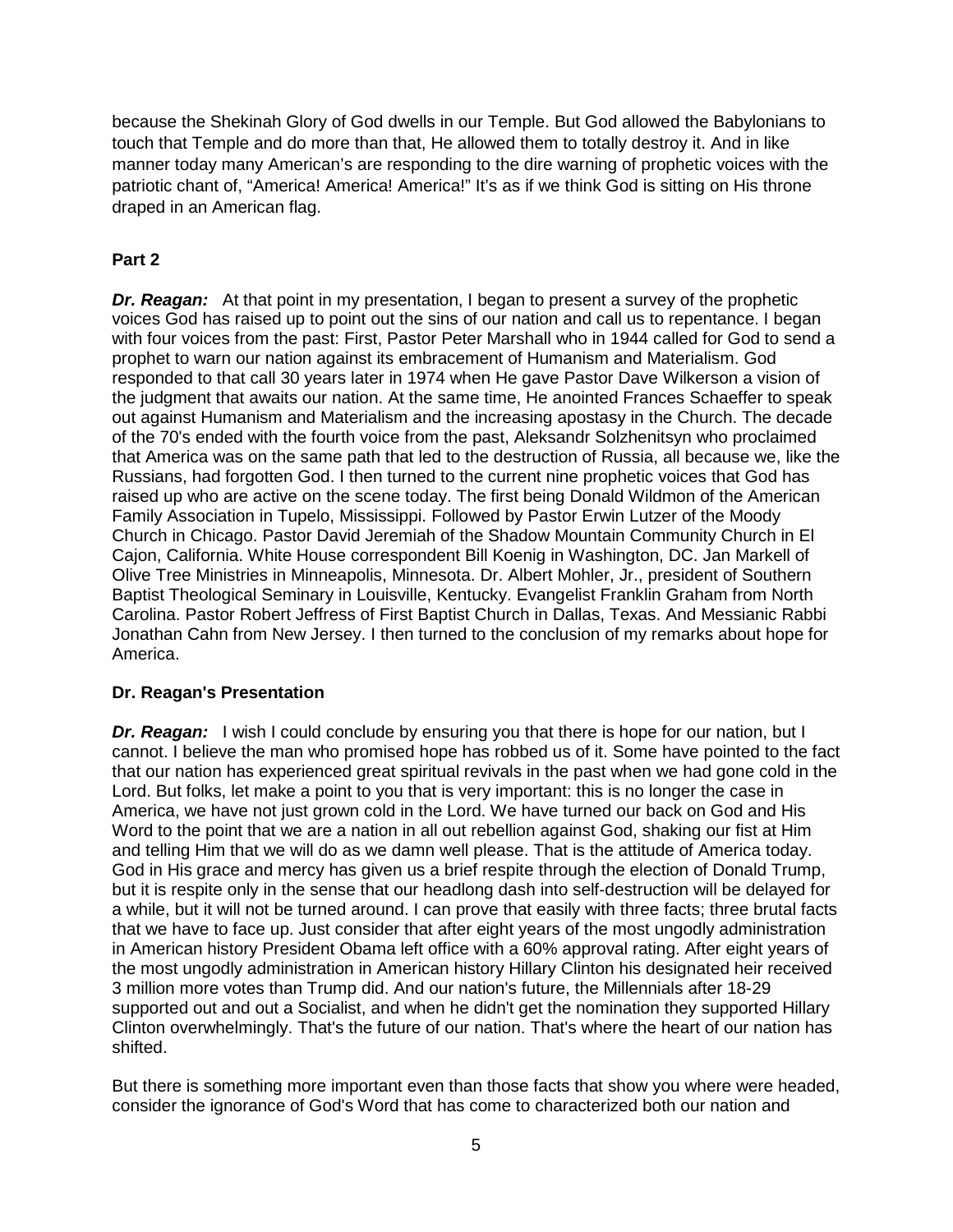professing Christians. This ignorance is reflected in the latest polls conducted by the Barna Association which show--Are you ready, this is shocking? The latest polls show only 9% of American's now are Bible believing Christians. And even more shocking only 17% of professing Christians are truly Bible believing Christians. Most Christians in America today are simply cultural Christians, that's all they are, but they don't believe the Bible. Nine percent of American's as a whole, 17% of those who profess to be Christians. And incidentally if you want to know what criteria they use to determine a Bible believing Christian they had to answer, they interviewed over 6,000 people they had to answer the following six questions. Let's see how you would answer them. Here they go: (1) Does absolute moral truth exist? Is the Bible totally accurate in all of the principles it teaches? Is Satan a real being and not simply a symbolic force? Can people earn their way into heaven by doing good works? Did Jesus live a sinless life? Is God the all-knowing, all-powerful Creator of the world who still rules the universe today? Only 9% of American's answered those questions right. Only 17% of professing Christians answered those. You would be surprised how many people saying that they were evangelicals said Jesus sinned. It's just incredible. Just incredible. That's the kind of Bible ignorance that exists in our country today. So many of our churches are simply in the entertainment business, rather than the discipling business, and it is showing up.

Well, my friends we need to face up to the fact that we have lost the culture war. Humanism has triumphed. We are now a nation begging God to deliver us from judgment, to destruction. But we should not despair for two reasons. First what we are experiencing is a fulfillment of end time Bible prophecy. For the biblical prophets including Jesus Himself all prophesied that in the end times society would disintegrate into violence and immorality. That it would become as evil as it was in the day of Noah and that is where we are today. And thus we are witnessing the very signs that herald the soon return of Jesus. This is why the great pastor Adrian Rogers once said, "The world is growing gloriously dark." You have to understand Bible prophecy to understand that statement. The world is growing gloriously dark. And this is the reason Jan Markell likes to put it this way, "The world is not falling to pieces, rather the pieces are all falling into place." The second reason we should not despair is because there is individual hope. For those of us who are believers God has promised that He will never forsake us. We also have the incredible hope of the Rapture which we've been hearing about today. And there is also hope for unbelievers, as Robert Jeffress likes to point out, "When the darkness deepens, the light of Jesus will shine more brightly like a diamond on a black cloth, and more and more people will be drawn to Jesus and they will be saved." Amen.

Meanwhile as the darkness deepens, those of us who are believers must serve as salt and light, standing for God, standing for His Word. Refusing to give into the demands of a pagan society regardless of the cost.

#### **Closing**

*Dr. Reagan:* Well, folks, I said at the beginning of my presentation that this was going to be a heavy one, and it was. I wish I could have provided a more positive conclusion, but when I observe how our nation is literally shaking its fist at the very One who has blessed us so abundantly, I can only conclude that we are literally begging for God's wrath. What I had to say in that presentation is the reason that prophetic voices have never been popular ones.

Well, that's our program for today. In a moment our announcer will tell you how you can get a complete copy of my presentation, together with the other five presentations that were made at our 2017 annual Bible conference.